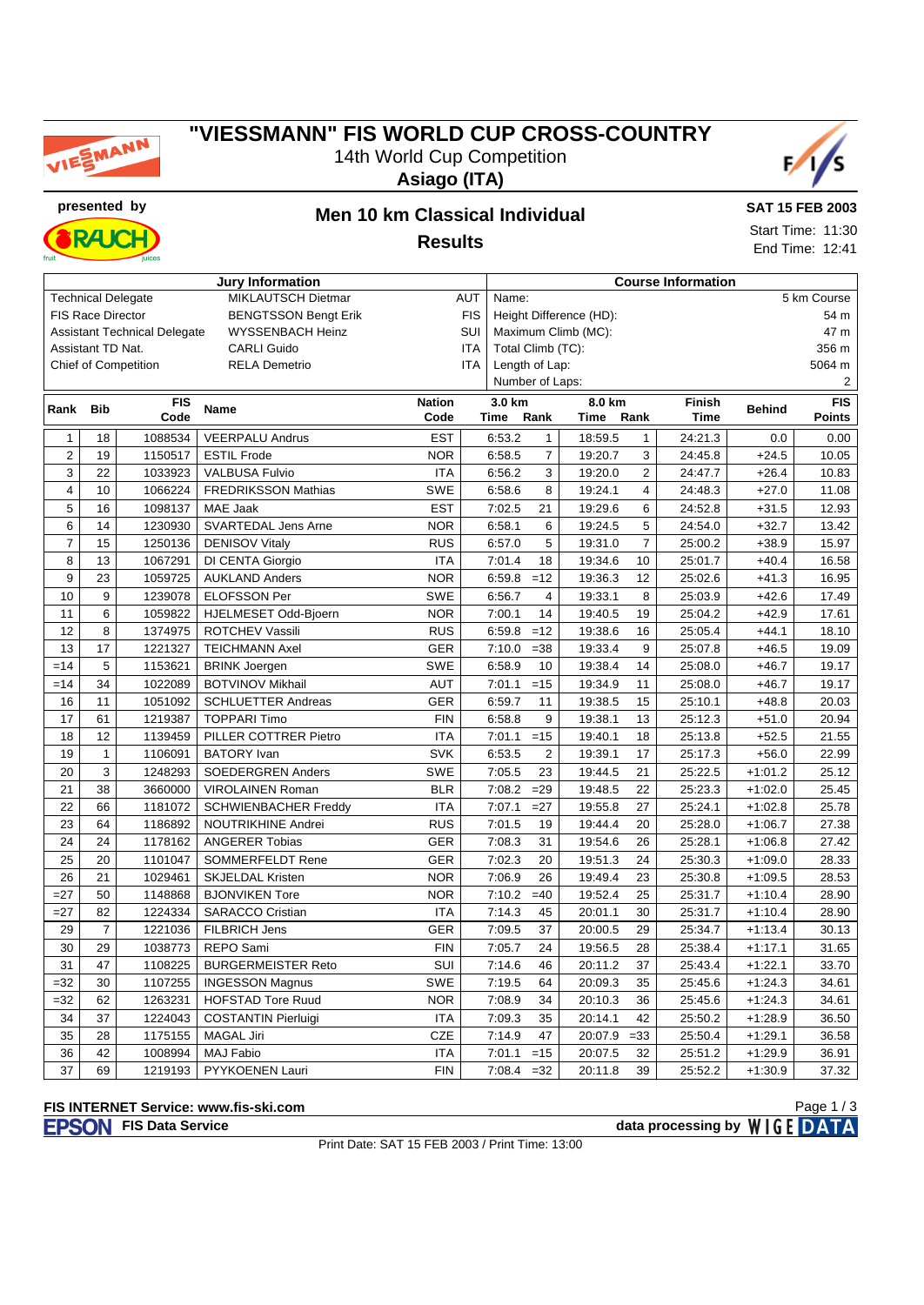

#### **"VIESSMANN" FIS WORLD CUP CROSS-COUNTRY** 14th World Cup Competition







### **presented by Men 10 km Classical Individual Results**

**SAT 15 FEB 2003** Start Time: 11:30 End Time: 12:41

|                 |                        | juices  |                            |            |                 |                            |         |               | 101111000112071 |  |
|-----------------|------------------------|---------|----------------------------|------------|-----------------|----------------------------|---------|---------------|-----------------|--|
|                 | <b>FIS</b><br>Rank Bib |         | Name                       |            | 3.0 km          | 8.0 km                     | Finish  | <b>Behind</b> | <b>FIS</b>      |  |
|                 |                        | Code    |                            | Code       | Time<br>Rank    | Time<br>Rank               | Time    |               | Points          |  |
| 38              | 25                     | 1100077 | <b>VITTOZ Vincent</b>      | <b>FRA</b> | 7:10.0<br>$=38$ | 31<br>20:06.2              | 25:56.1 | $+1:34.8$     | 38.92           |  |
| 39              | 70                     | 1248390 | <b>OESTBERG Fredrik</b>    | SWE        | 7:16.0<br>53    | 20:20.8<br>47              | 25:57.0 | $+1:35.7$     | 39.29           |  |
| 40              | 63                     | 1042556 | <b>HIETAMAEKI Karri</b>    | <b>FIN</b> | 63<br>7:19.0    | 20:17.3<br>44              | 25:58.1 | $+1:36.8$     | 39.74           |  |
| 41              | 74                     | 1089213 | <b>LEGOTINE Vladimir</b>   | <b>RUS</b> | 7:15.4<br>50    | 20:19.2<br>$=45$           | 25:58.5 | $+1:37.2$     | 39.90           |  |
| 42              | 31                     | 1038482 | <b>TAIPALE Kuisma</b>      | <b>FIN</b> | 7:09.4<br>36    | 20:14.2<br>43              | 25:58.7 | $+1:37.4$     | 39.99           |  |
| 43              | 49                     | 1278557 | VILISSOV Vladimir          | <b>RUS</b> | 7:23.2<br>74    | $=45$<br>20:19.2           | 26:00.0 | $+1:38.7$     | 40.52           |  |
| 44              | $\overline{4}$         | 1175058 | <b>KOUKAL Martin</b>       | <b>CZE</b> | 7:08.4<br>$=32$ | 20:11.4<br>38              | 26:00.1 | $+1:38.8$     | 40.56           |  |
| 45              | 39                     | 1291458 | <b>NARUSK Priit</b>        | <b>EST</b> | 22<br>7:05.1    | 41<br>20:14.0              | 26:00.6 | $+1:39.3$     | 40.77           |  |
| 46              | 33                     | 1320849 | GOLOVKO Andrei             | KAZ        | $=55$<br>7:17.0 | $=33$<br>20:07.9           | 26:02.8 | $+1:41.5$     | 41.67           |  |
| 47              | 35                     | 1240339 | <b>IVANOV Mikhail</b>      | <b>RUS</b> | 7:06.3<br>25    | 20:13.1<br>40              | 26:03.2 | $+1:41.9$     | 41.83           |  |
| 48              | 51                     | 1092220 | <b>CARLSSON Lars</b>       | SWE        | 7:18.3<br>$=61$ | 20:23.7<br>49              | 26:05.1 | $+1:43.8$     | 42.61           |  |
| 49              | 58                     | 1069910 | <b>KOCH Beat</b>           | SUI        | 7:12.1<br>42    | 20:21.7<br>48              | 26:05.6 | $+1:44.3$     | 42.82           |  |
| 50              | 32                     | 1285153 | ROUSSELET Alexandre        | <b>FRA</b> | 7:17.4<br>57    | 20:29.1<br>$= 51$          | 26:09.7 | $+1:48.4$     | 44.50           |  |
| 51              | 75                     | 1267984 | <b>ROMER David</b>         | SUI        | 72<br>7:22.5    | 20:30.4<br>53              | 26:12.9 | $+1:51.6$     | 45.82           |  |
| 52              | 67                     | 1224140 | <b>SANTUS Fabio</b>        | <b>ITA</b> | 7:20.5<br>66    | 20:33.5<br>55              | 26:17.6 | $+1:56.3$     | 47.75           |  |
| 53              | 46                     | 1106867 | <b>BAJCICAK Martin</b>     | <b>SVK</b> | 7:18.2<br>$=59$ | 20:24.0<br>50              | 26:19.3 | $+1:58.0$     | 48.45           |  |
| 54              | 53                     | 1286608 | PERRILLAT Christophe       | <b>FRA</b> | $=55$<br>7:17.0 | 20:29.1<br>$= 51$          | 26:20.5 | $+1:59.2$     | 48.94           |  |
| 55              | 85                     | 1223752 | <b>KOSTNER Florian</b>     | <b>ITA</b> | 7:20.6<br>67    | 20:35.2<br>57              | 26:24.6 | $+2:03.3$     | 50.62           |  |
| 56              | 45                     | 1187377 | <b>RUPNIK Vasja</b>        | <b>SLO</b> | 7:15.7<br>51    | 20:34.3<br>56              | 26:27.0 | $+2:05.7$     | 51.61           |  |
| 57              | 36                     | 1103278 | <b>KUNZ Stephan</b>        | LIE        | 7:10.2<br>$=40$ | 20:35.8<br>$= 58$          | 26:27.9 | $+2:06.6$     | 51.98           |  |
| 58              | 72                     | 3180000 | <b>OHTONEN Olli</b>        | <b>FIN</b> | 7:18.3<br>$=61$ | 20:35.8<br>$= 58$          | 26:28.0 | $+2:06.7$     | 52.02           |  |
| 59              | 83                     | 1298442 | THEODULE Valerio           | <b>ITA</b> | 7:25.3<br>77    | 20:45.1<br>67              | 26:29.0 | $+2:07.7$     | 52.43           |  |
| 60              | 81                     | 1222879 | DI SANTO Biagio            | <b>ITA</b> | 7:19.7<br>65    | 20:31.6<br>54              | 26:29.2 | $+2:07.9$     | 52.51           |  |
| 61              | 60                     | 1008703 | <b>FAUNER Silvio</b>       | <b>ITA</b> | 7:08.2<br>$=29$ | 20:38.4<br>60              | 26:31.4 | $+2:10.1$     | 53.41           |  |
| 62              | 56                     | 1125588 | <b>DOLIDOWITSCH Sergei</b> | <b>BLR</b> | 7:14.2<br>44    | 20:44.6<br>$=65$           | 26:36.1 | $+2:14.8$     | 55.34           |  |
| 63              | 55                     | 1245771 | <b>FREEMAN Justin</b>      | <b>USA</b> | 7:24.2<br>75    | 20:46.1<br>68              | 26:36.4 | $+2:15.1$     | 55.47           |  |
| 64              | 87                     | 1222782 | CARRARA Bruno              | <b>ITA</b> | 7:17.5<br>58    | 20:44.6<br>$=65$           | 26:37.0 | $+2:15.7$     | 55.71           |  |
| 65              | 86                     | 1223267 | <b>PASINI Renato</b>       | <b>ITA</b> | $=59$<br>7:18.2 | 63<br>20:40.0              | 26:38.0 | $+2:16.7$     | 56.12           |  |
| 66              | 84                     | 1288063 | <b>PERTILE Alberto</b>     | <b>ITA</b> | 7:15.9<br>52    | 20:41.1<br>64              | 26:38.2 | $+2:16.9$     | 56.21           |  |
| 67              | 27                     | 1177580 | <b>JONNIER Emmanuel</b>    | <b>FRA</b> | 7:16.9<br>54    | 20:39.4<br>61              | 26:40.1 | $+2:18.8$     | 56.99           |  |
| 68              | 41                     | 1046436 | <b>URAIN Gerhard</b>       | AUT        | 7:31.3<br>83    | 20:52.5<br>72              | 26:41.4 | $+2:20.1$     | 57.52           |  |
| 69              | 57                     | 1324729 | <b>GREY George</b>         | CAN        | 7:13.5<br>43    | 20:47.8<br>69              | 26:44.2 | $+2:22.9$     | 58.67           |  |
| 70              | 43                     | 3670002 | <b>ODNODVORTSEV Maxim</b>  | KAZ        | 7:26.2<br>78    | 20:53.6<br>73              | 26:45.7 | $+2:24.4$     | 59.28           |  |
| 71              | 80                     | 1223364 | <b>DEBERTOLIS Bruno</b>    | <b>ITA</b> | 7:21.5<br>71    | 20:49.2<br>70              | 26:46.0 | $+2:24.7$     | 59.41           |  |
| 72              | 48                     | 1109680 | <b>SWENSON Carl</b>        | <b>USA</b> | 73<br>7:22.8    | 20:51.9<br>71              | 26:46.2 | $+2:24.9$     | 59.49           |  |
| 73              | 54                     | 1323468 | <b>REHEMAA Aivar</b>       | <b>EST</b> | $=27$<br>7:07.1 | 62<br>20:39.5              | 26:47.5 | $+2:26.2$     | 60.02           |  |
| $\overline{74}$ | $\overline{77}$        | 1197950 | AASMAE Meelis              | <b>EST</b> | 7:26.8<br>79    | 21:04.2<br>$\overline{76}$ | 26:55.8 | $+2:34.5$     | 63.43           |  |
| 75              | 26                     | 1182624 | <b>ZYBAILO Vladislavas</b> | LTU        | 7:15.3<br>49    | 20:58.3<br>75              | 27:01.4 | $+2:40.1$     | 65.73           |  |
| 76              | 68                     | 3670001 | <b>KRIVUSHKIN Denis</b>    | KAZ        | 85<br>7:33.8    | 21:09.4<br>81              | 27:03.9 | $+2:42.6$     | 66.76           |  |
| 77              | 52                     | 1358582 | <b>BRODAR Nejc</b>         | <b>SLO</b> | 7:24.5<br>76    | 21:09.2<br>80              | 27:05.5 | $+2:44.2$     | 67.41           |  |
| 78              | 59                     | 1015687 | <b>MARENT Alexander</b>    | AUT        | 7:38.1<br>86    | 21:14.9<br>84              | 27:07.8 | $+2:46.5$     | 68.36           |  |
| 79              | 88                     | 1224237 | PENASA Mirko               | <b>ITA</b> | 7:31.1<br>82    | 21:10.0<br>82              | 27:08.4 | $+2:47.1$     | 68.61           |  |
| 80              | 65                     | 3670000 | CHEBOTKO Nikolay           | KAZ        | 7:21.1<br>$=68$ | 20:58.1<br>74              | 27:10.5 | $+2:49.2$     | 69.47           |  |
| 81              | 40                     | 1282049 | JEFFERIES Chris            | CAN        | 7:15.0<br>48    | 21:08.7<br>77              | 27:12.8 | $+2:51.5$     | 70.41           |  |

#### **FIS INTERNET Service: www.fis-ski.com**

**FIS Data Service data processing by**  $W \mid G E$  **DATA** 

Print Date: SAT 15 FEB 2003 / Print Time: 13:00

Page 2 / 3